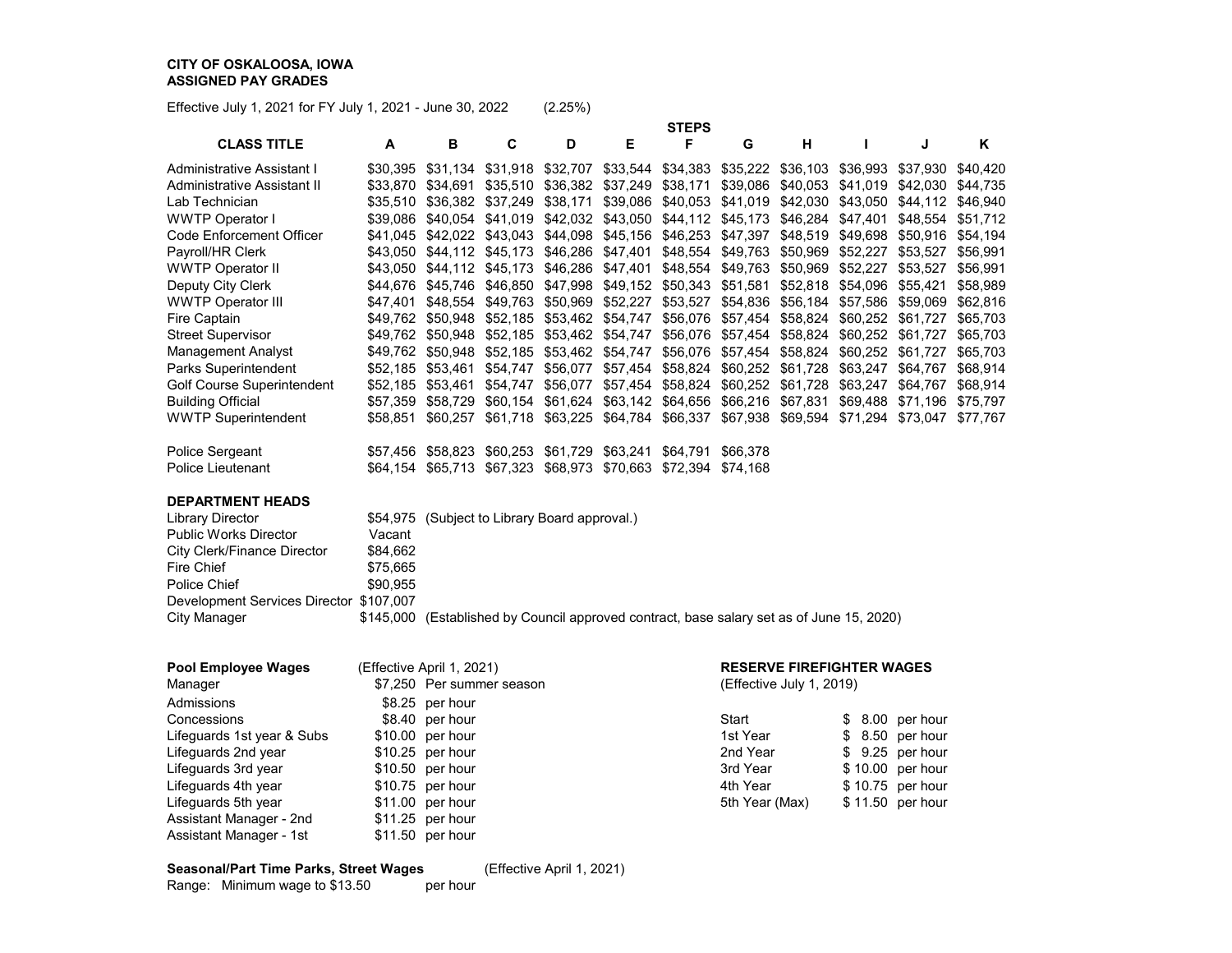#### **APPENDIX A**

#### *POLICE DEPARTMENT WAGE SCALE*

#### **FISCAL YEAR 21-22**

| <b>POLICE OFFICERS</b>      | <b>Steps</b><br>Annual<br>Hourly | <b>Start</b><br>\$50,005<br>\$24.04 | \$52,506<br>\$25.24      | $\mathbf{2}$<br>\$55,135<br>\$26.51   | 3<br>\$57,893<br>\$27.83 | 4<br>\$60,788<br>\$29.23 |                          |  |  |  |  |  |
|-----------------------------|----------------------------------|-------------------------------------|--------------------------|---------------------------------------|--------------------------|--------------------------|--------------------------|--|--|--|--|--|
| <b>COMM SERVICE OFFICER</b> | <b>Steps</b><br>Annual<br>Hourly | <b>Start</b><br>\$31,617<br>\$15.20 | \$33,196<br>\$15.96      | $\overline{2}$<br>\$34,869<br>\$16.76 | 3<br>\$36,640<br>\$17.62 | 4<br>\$38,463<br>\$18.49 | 5<br>\$42,060<br>\$20.22 |  |  |  |  |  |
| Increase 3.00%              |                                  |                                     |                          |                                       |                          |                          |                          |  |  |  |  |  |
| <b>FISCAL YEAR 22-23</b>    |                                  |                                     |                          |                                       |                          |                          |                          |  |  |  |  |  |
| <b>POLICE OFFICERS</b>      | <b>Steps</b><br>Annual<br>Hourly | <b>Start</b><br>\$51,505<br>\$24.76 | \$54,081<br>\$26.00      | 2<br>\$56,789<br>\$27.30              | 3<br>\$59,630<br>\$28.67 | 4<br>\$62,612<br>\$30.10 |                          |  |  |  |  |  |
| <b>COMM SERVICE OFFICER</b> | <b>Steps</b><br>Annual<br>Hourly | <b>Start</b><br>\$32,566<br>\$15.66 | 1<br>\$34,192<br>\$16.44 | $\mathbf{2}$<br>\$35,915<br>\$17.27   | 3<br>\$37,739<br>\$18.14 | 4<br>\$39,617<br>\$19.05 | 5<br>\$43,322<br>\$20.83 |  |  |  |  |  |

Increase 3.00%

\*Employees on step shall move steps on his/her anniversary date. Employees at the top step on 7/1/17 shall move to the new step 4.

- A) A Police Officer assigned to work as a Detective shall receive an extra \$250 per month for such assignment.
- B) A Police Officer assigned to work as a Community Service Officer shall receive an extra \$100 per month for such assignment.
- C) A Police Officer assigned to work the Canine Unit shall receive an extra 1/2 hour of pay at straight time per day for such assignment.
- D) A Police Officer assigned to work as a Senior Officer shall receive an extra \$1.00 per hour for such assignment. A Police Officer assigned to work as a Field Training Officer shall receive an extra \$1.00 per hour for actual hours worked on the assignment.
- E) New Police Officers who already hold ILEA Certification when hired may start at the first wage step above starting rate and if starting with at least five (5) years experience receive the second wage step above starting rate.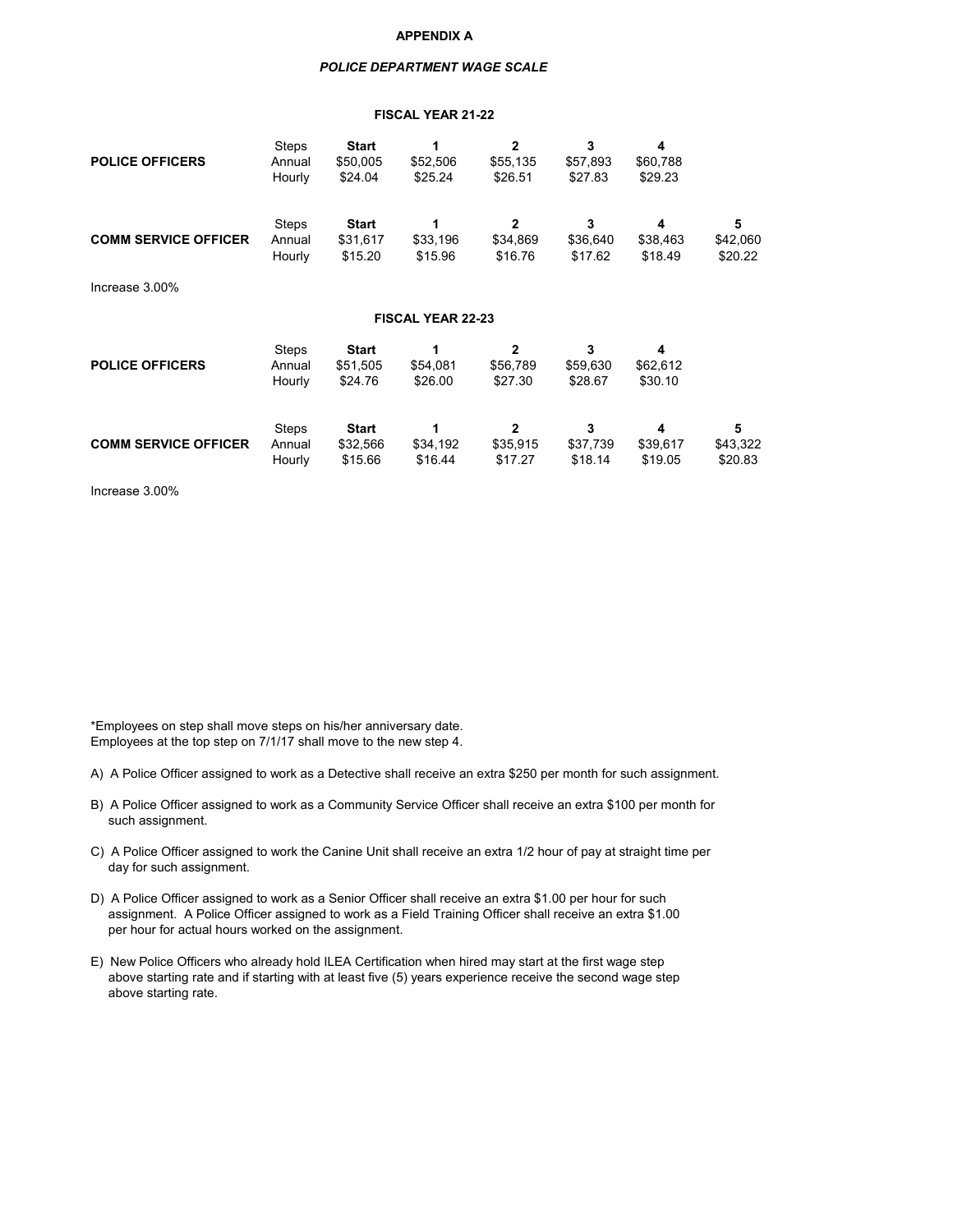## APPENDIX A Fire Fighter Wage Schedule

## Effective July 1, 2021 (3.00% Increase)

| 24 Hour Shift Firefighter |                    |          |                       |          |          |          |  |  |  |  |
|---------------------------|--------------------|----------|-----------------------|----------|----------|----------|--|--|--|--|
|                           | Step A             | Step B   | Step C                | Step D   | Step E   | Step F   |  |  |  |  |
| Annual                    | \$42,263           | \$44,013 | \$45,878              | \$47,855 | \$49,946 | \$54,861 |  |  |  |  |
| Hourly                    | \$15.11<br>\$14.51 |          | \$15.75               | \$16.43  | \$17.15  | \$18.84  |  |  |  |  |
|                           |                    |          | Day Shift Firefighter |          |          |          |  |  |  |  |
| Annual                    | \$42,263           | \$44,013 | \$45,878              | \$47,855 | \$49,946 | \$54,861 |  |  |  |  |
| Hourly                    | \$17.11            | \$17.82  | \$18.57               | \$19.37  | \$20.22  | \$22.21  |  |  |  |  |
| Overtime                  | \$25.67            | \$26.73  | \$27.86               | \$29.06  | \$30.33  | \$33.32  |  |  |  |  |

# Effective July 1, 2022 (2.00% Increase)

|                   |          |          | 24 Hour Shift Firefighter |          |          |          |
|-------------------|----------|----------|---------------------------|----------|----------|----------|
|                   | Step A   | Step B   | Step C                    | Step D   | Step E   | Step F   |
| Annual            | \$43,108 | \$44,893 | \$46,796                  | \$48,812 | \$50,945 | \$55,958 |
| \$14.80<br>Hourly |          | \$15.42  | \$16.07                   | \$16.76  | \$17.49  | \$19.22  |
|                   |          |          | Day Shift Firefighter     |          |          |          |
| Annual            | \$43,108 | \$44,893 | \$46,796                  | \$48,812 | \$50,945 | \$55,958 |
| Hourly            | \$17.45  | \$18.18  | \$18.95                   | \$19.76  | \$20.63  | \$22.66  |
| Overtime          | \$26.18  | \$27.26  | \$28.42                   | \$29.64  | \$30.94  | \$33.98  |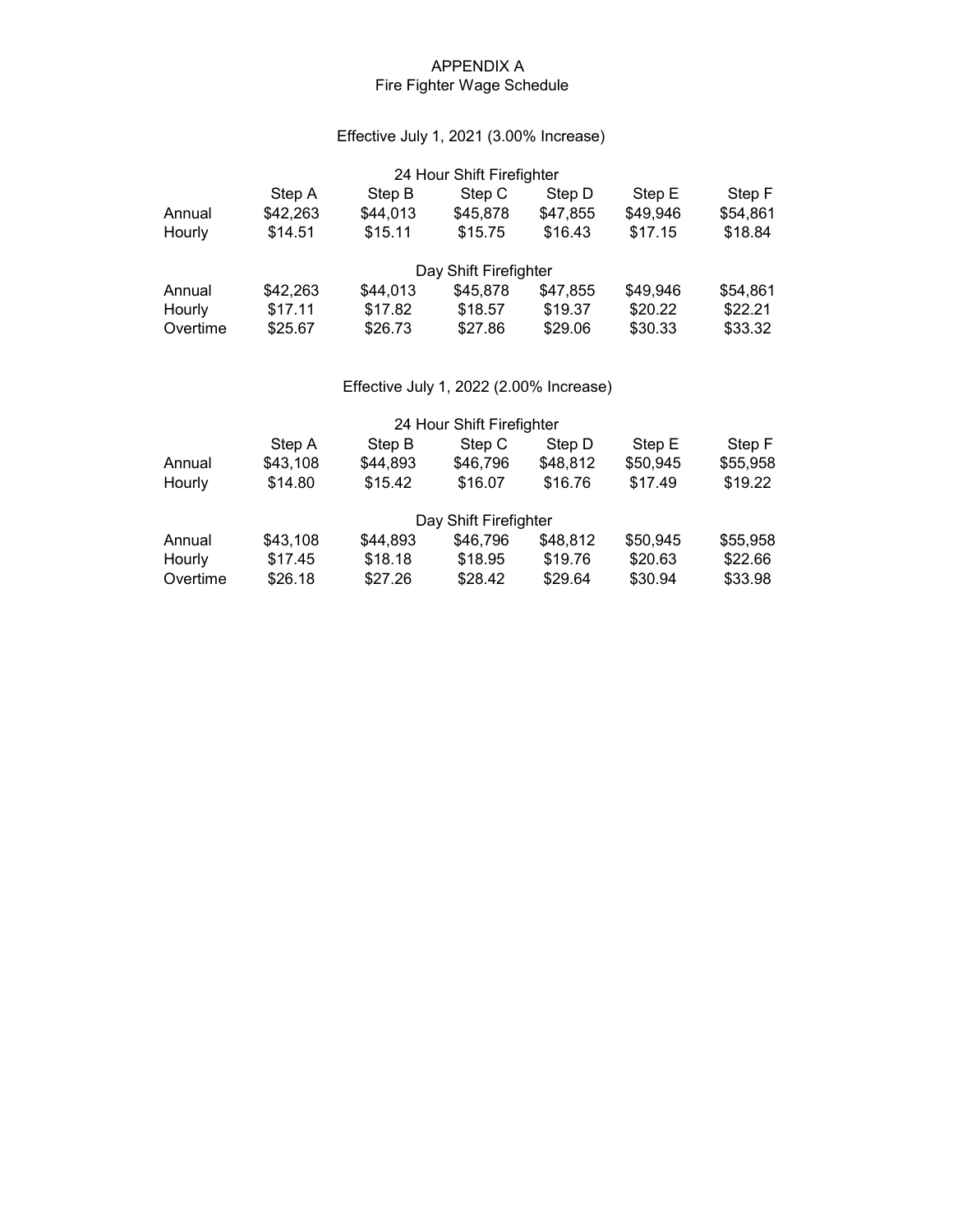### APPENDIX A

### City of Oskaloosa

Public Professional Maintenance Employees Local 2003

| Effective July 1, 2021 |                           | (2.25% increase) |          |          |          |          |          |          |          |          |          |          |
|------------------------|---------------------------|------------------|----------|----------|----------|----------|----------|----------|----------|----------|----------|----------|
| Grade                  | FY 2021-2022              | A                | B        | C        | D        | E.       | F        | G        | H        |          | J        | Κ        |
| 4                      | Library Aide              | \$25,419         | \$26,043 | \$26,672 | \$27,300 | \$27,974 | \$28,649 | \$29,329 | \$30,054 | \$30,811 | \$31,503 | \$33,529 |
| 4                      | Custodian                 | \$25,419         | \$26,043 | \$26,672 | \$27,300 | \$27,974 | \$28,649 | \$29,329 | \$30,054 | \$30,811 | \$31,503 | \$33,529 |
| 5                      | Senior Library Aide       | \$26,671         | \$27,300 | \$27,974 | \$28,649 | \$29,329 | \$30,054 | \$30,811 | \$31,503 | \$32,272 | \$33,048 | \$35,184 |
| 8                      | Library Assistant         | \$30,777         | \$31,503 | \$32,427 | \$33,048 | \$33,870 | \$34,691 | \$35,510 | \$36,382 | \$37,249 | \$38,171 | \$40,613 |
| 10                     | Secretary II              | \$33,870         | \$34.691 | \$35,510 | \$36,382 | \$37,249 | \$38,171 | \$39,086 | \$40,053 | \$41,019 | \$42,030 | \$44,735 |
| 10                     | <b>Account Clerk</b>      | \$33,870         | \$34,691 | \$35,510 | \$36,382 | \$37,249 | \$38,171 | \$39,086 | \$40,053 | \$41,019 | \$42,030 | \$44,735 |
| 10                     | Library Admin. Asst.      | \$33,870         | \$34,691 | \$35,510 | \$36,382 | \$37,249 | \$38,171 | \$39,086 | \$40,053 | \$41,019 | \$42,030 | \$44,735 |
| 11                     | Motor Eq. Operator I      | \$35,510         | \$36,382 | \$37,249 | \$38,171 | \$39,086 | \$40,053 | \$41,019 | \$42,030 | \$43,050 | \$44,112 | \$46,940 |
| 12                     | Children's Librarian      | \$37,249         | \$38,171 | \$39,086 | \$40,053 | \$41,019 | \$42,030 | \$43,050 | \$44,112 | \$45,173 | \$46,286 | \$49,252 |
| 13                     | Motor Eq. Operator II     | \$39,086         | \$40,054 | \$41,019 | \$42,032 | \$43,050 | \$44,112 | \$45,173 | \$46,284 | \$47,401 | \$48,554 | \$51,712 |
| 15                     | Lead Motor Equip. Opr.    | \$43,050         | \$44,112 | \$45,173 | \$46,286 | \$47,401 | \$48,554 | \$49,763 | \$50.969 | \$52,227 | \$53,527 | \$56,991 |
| 17                     | Auto Mechanic             | \$47,401         | \$48,554 | \$49,763 | \$50,969 | \$52,227 | \$53,527 | \$54,836 | \$56,184 | \$57,586 | \$59,069 | \$62,816 |
| 18                     | <b>Building Inspector</b> | \$49,763         | \$50,969 | \$52,227 | \$53,527 | \$54,836 | \$56,184 | \$57,586 | \$58,988 | \$60,437 | \$61,939 | \$65,983 |
| 18                     | Engineer Technician       | \$49,763         | \$50,969 | \$52,227 | \$53,527 | \$54,836 | \$56,184 | \$57,586 | \$58,988 | \$60,437 | \$61,939 | \$65,983 |
| 19                     | Senior Engineer Tech      | \$52,227         | \$53,527 | \$54,836 | \$56,184 | \$57,586 | \$58,988 | \$60,437 | \$61,939 | \$63,483 | \$65,057 | \$69,250 |